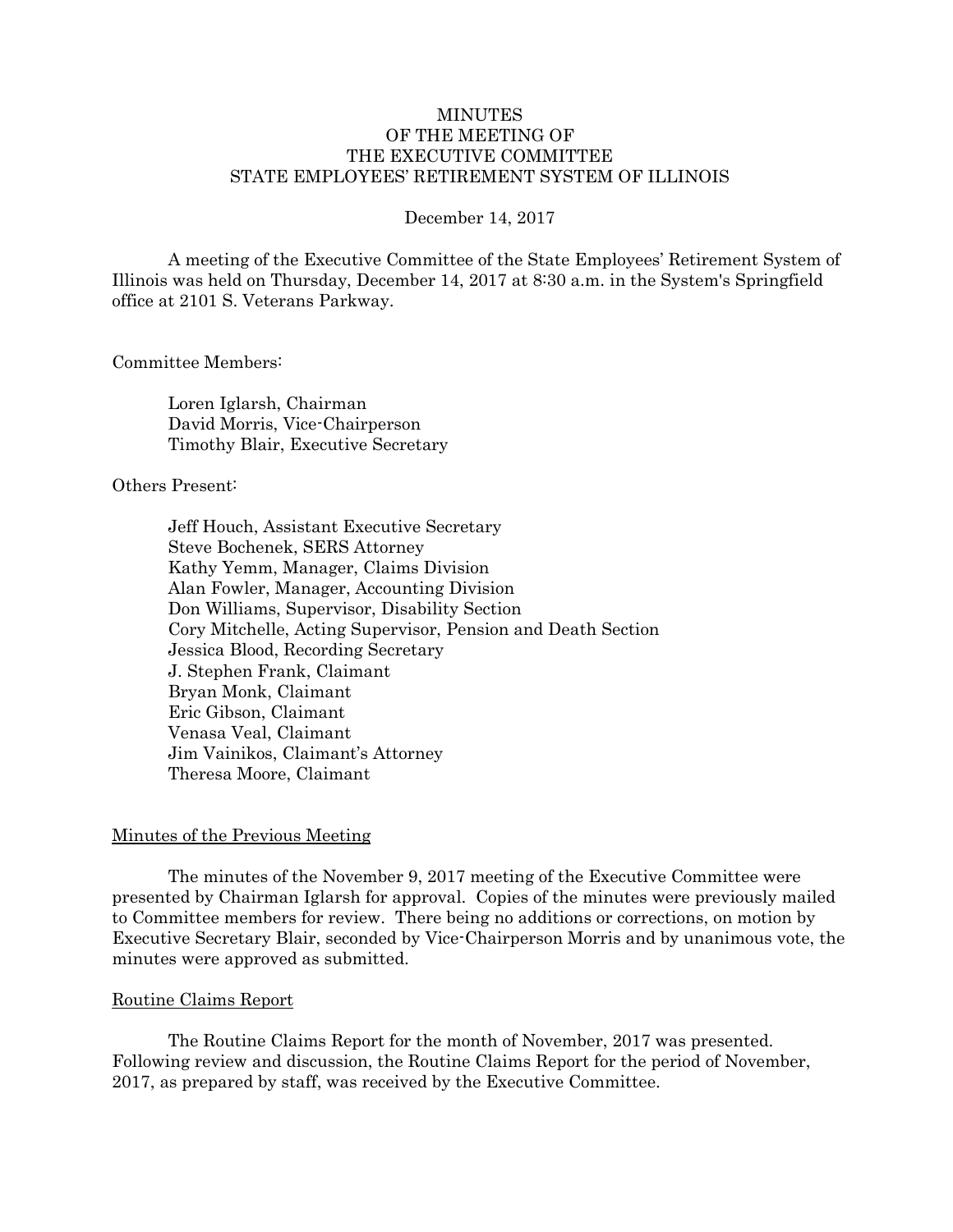# Old Business

## Martin Van Kampen – SSA Overpayment Constitutionality - Recommendation

Martin Van Kampen is an Assistant Attorney General. Mr. Van Kampen has requested a personal hearing. He is appealing the constitutionality of SERS offsetting his Social Security Disability award. If it is determined that SERS can offset his Social Security Disability award, then he is requesting SERS reduce the amount they are recovering for the overpayment. SERS is currently taking half of his gross income.

Attorney Bochenek presented Recommendation No. 2017-9 to the Committee to deny the request of Mr. Van Kampen to reduce the amount being recovered for his SSA overpayment. Chairman Iglarsh made a motion to accept Recommendation No. 2017-9. The motion was seconded by Executive Secretary Blair and all were in favor.

# Dr. Howard Paul – Appeal Reduction of Pension

Dr. Howard Paul was a highly compensated employee of the State of Illinois Department of Mental Health and later the Department of Human Services. As such, he was subject to the Internal Revenue Code (IRC) Section 401(a)(17) limitation during his career.

When Dr. Paul retired, his pension was calculated prior to the reduction of the salary credits of his final calendar year of employment due to the IRC  $401(a)(17)$  limitation. Essentially, his final year of salary was overstated in the calculation of his Final Average Compensation (FAC), making a recalculation of his pension necessary and creating an overpayment of the pension already paid to him.

When Dr. Paul was notified of this, he questioned whether he should ever have been subject to the IRC  $401(a)(17)$  salary limitation. His contention is that he is exempt due to the "grandfathering" of the limitation for those members employed prior to 1996.

Although Dr. Paul repaid his resignation refund and reestablished his service from May 1984 through June 1986, the IRC  $401(a)(17)$  is applied based on the Latest Date of Membership, which for Dr. Paul is May 1, 2001. This makes his salary subject to the limitation from the time that he was reemployed by the state through his retirement date.

Dr. Paul received annual notification of this limitation being applied to his retirement account. Additionally, he received the associated refund of the contributions he made. The file does not show that he ever inquired about the application of this limitation or raised this issue during his working career. Dr. Paul is appealing the reduction of his retirement benefit.

At the August 10, 2017 meeting of the Executive Committee, Dr. Paul's attorney requested that the case be deferred until a formal hearing, including a court reporter, could be scheduled. The Executive Committee agreed and the case was deferred. The case was subsequently heard at a formal hearing on November 20, 2017.

After reviewing the facts of the case and some discussion, a motion was made by Chairman Iglarsh to approve Dr. Paul's appeal of the reduction of his pension. The motion was seconded by Vice-Chairperson Morris and all were in favor.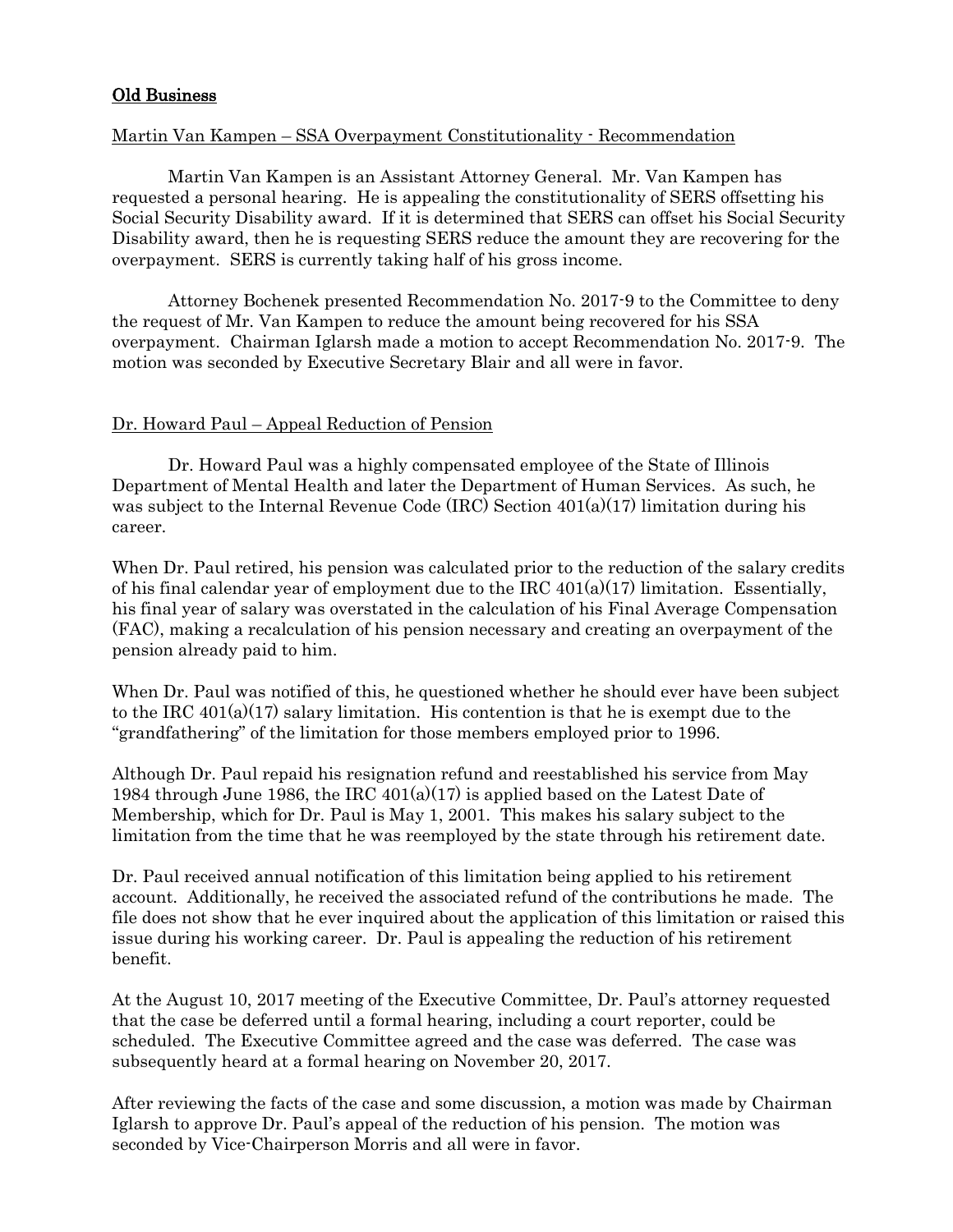# New Business

J. Stephen Frank – Appeal to Use FAC from IMRF – Personal Hearing – 9:00 a.m. Springfield

James Frank retired reciprocally with the Illinois Municipal Retirement Fund (IMRF) effective June 1, 2017.

Mr. Frank's last employment was with IMRF and the average earnings from IMRF were used to calculate the SERS retirement benefit.

IMRF has been reporting wages incorrectly to SERS. They have been including wages paid after the member left employment. Some of this money is wages from the last payroll, however it also includes sick and vacation pay that SERS cannot use in the calculation of a Final Average Compensation. IMRF is unable to provide a breakdown of wages to show the amount that is salary, so SERS excludes the last month of earnings and includes one previous month of earnings to compute a FAC.

IMRF reported wages in June, 2017 for Mr. Frank in the amount of \$38,791.25. SERS excluded this month and added on the earnings from June, 2013.

IMRF is using a FAC of \$8,853.08 due to a 125% cap. SERS is using a FAC of \$8,480.88. If SERS used the wages provided by IMRF, the cap would also be applied by our system. This would increase the member's retirement annuity by \$193.79.

Mr. Frank is appealing the calculation of the FAC and requesting SERS use the earnings credited in June, 2017.

After some discussion, it was decided by the Committee to defer the case pending Cory Mitchelle contacting City of Springfield payroll manager Patty Connelly to determine the wages paid for May, 2017, excluding payments not allowed by SERS statute.

## Bryan Monk – Appeal of Tier 2 Determination – Personal Hearing – 9:30 a.m. Springfield

Bryan Monk was initially hired by the Department of Transportation (IDOT) in June, 2003. At that time, employees were subject to serve a six (6) month qualifying period prior to being included in SERS membership, "A person entering service on or after January 1, 1984 shall, upon completion of 6 months of continuous service which is not interrupted by a break of more than 2 months, become a member as a condition of employment. Contributions shall begin the first month after the completion of the qualifying period." [40 ILCS 5/14-103.05] The following table shows Mr. Monk's initial employment history with IDOT:

|      |                  | Service  |
|------|------------------|----------|
| From | Through          | Period   |
| June |                  |          |
| 2003 | <b>July 2003</b> | 2 months |
| May  | August           |          |
| 2004 | 2004             | 4 months |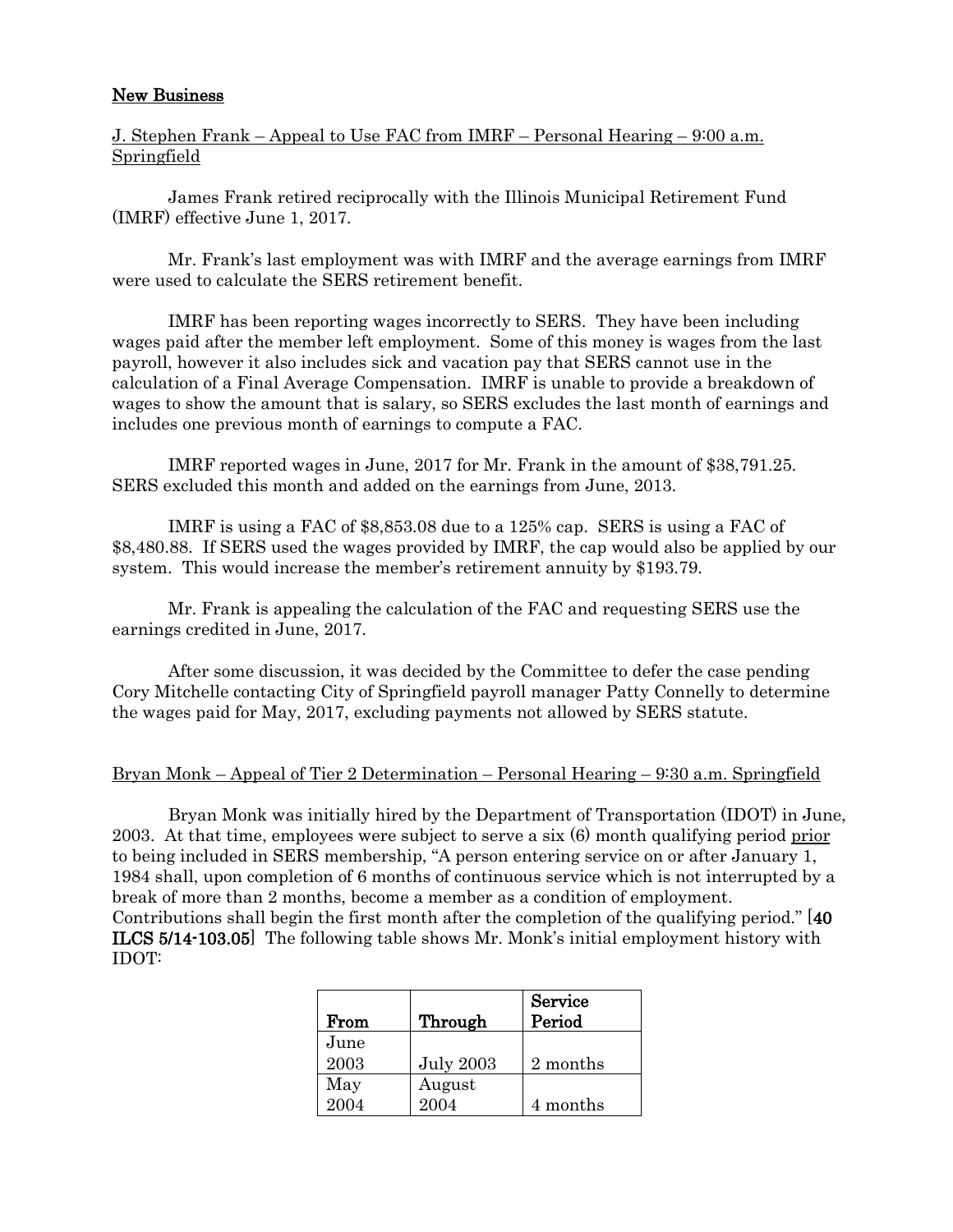| May  | August |          |
|------|--------|----------|
| 2005 | 2005   | 4 months |
| May  | August |          |
| 2006 | 2006   | 4 months |
| May  | August |          |
| 2007 | 2007   | 4 months |

None of these short periods of employment meet the 6 months of continuous service which is not interrupted by a break of more than 2 months. Therefore, none of this service qualified Mr. Monk for membership within SERS.

When Mr. Monk was hired by IDOT in January, 2012, he became a member of SERS as a condition of employment: "A person entering service on or after December 1, 2010 shall become a member as a condition of employment and shall begin making contributions as of the first day of employment." [40 ILCS 5/14-130.05 (a-5)]

Additionally, the general provision of the pension code, related to Tier 2 membership would apply to Mr. Monk's January 2012 employment: "The provisions of this Section apply to a person who on or after January 1, 2011, first becomes a member or participant under any reciprocal retirement system or pension fund established under this Code…" [40 ILCS 5/1-160]

Mr. Monk, like other members of SERS, has the option of purchasing his short periods of employment to enhance his pension. The optional service purchase would not change the fact that Mr. Monk first became a member of SERS or a reciprocal retirement system on or after January 1, 2011, which is the defining factor in tier determination.

Without additional wage data and member contributions to support earlier employment on a state payroll (or documentation of employment within a reciprocal system), the fact remains that Mr. Monk first became a member or participant of SERS in January 2012. This would place him within the Tier 2 membership of SERS.

After reviewing the facts of the case and some discussion, the Executive Committee decided to refer Mr. Monk's case to Attorney Bochenek for a recommendation.

## Eric Gibson – Appeal of Tier 2 Determination – Personal Hearing – 9:30 a.m. Springfield

Eric Gibson was initially hired by the Department of Transportation (IDOT) in May, 2009. At that time, employees were subject to serve a six (6) month qualifying period prior to being included in SERS membership, "A person entering service on or after January 1, 1984 shall, upon completion of 6 months of continuous service which is not interrupted by a break of more than 2 months, become a member as a condition of employment.

Contributions shall begin the first month after the completion of the qualifying period." [40 ILCS 5/14-103.05] The following table shows Mr. Gibson's initial employment history with IDOT:

| From        | Through        | Service<br>Period |
|-------------|----------------|-------------------|
| May<br>2009 | August<br>2009 | 4 months          |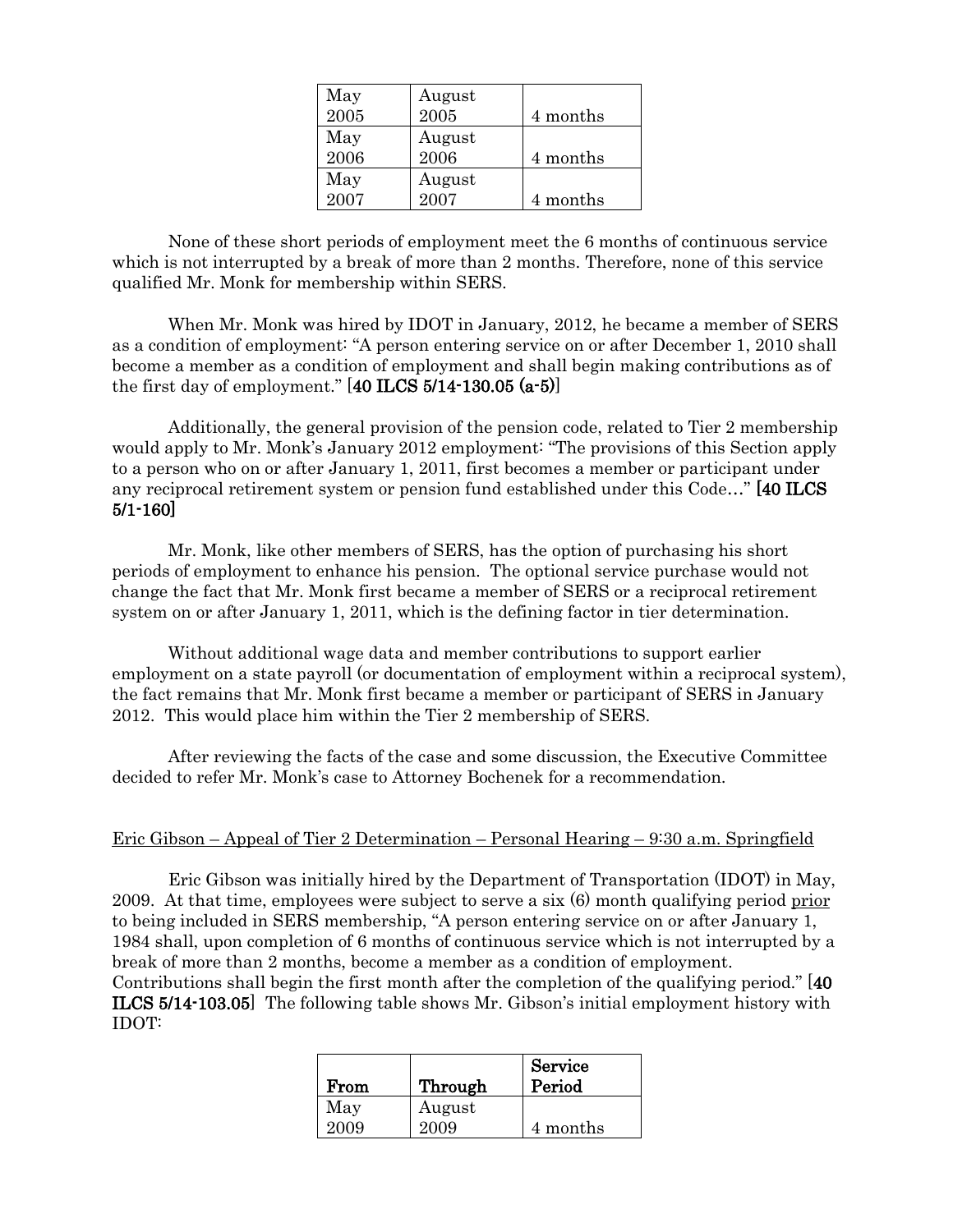This short period of employment did not meet the 6 months of continuous service which is not interrupted by a break of more than 2 months. Therefore, this service did not qualified Mr. Gibson for membership within SERS.

When Mr. Gibson was hired by IDOT in May, 2011, he became a member of SERS as a condition of employment: "A person entering service on or after December 1, 2010 shall become a member as a condition of employment and shall begin making contributions as of the first day of employment."  $[40$  ILCS 5/14-130.05  $(a-5)$ ]

Additionally, the general provision of the pension code, related to Tier 2 membership would apply to Mr. Gibson's May 2011 employment: "The provisions of this Section apply to a person who on or after January 1, 2011, first becomes a member or participant under any reciprocal retirement system or pension fund established under this Code…" [40 ILCS 5/1- 160]

Mr. Gibson, like other members of SERS, has the option of purchasing his short periods of employment to enhance his pension. He requested an estimate for this optional service purchase in January 2016, but ultimately did not make the purchase. The optional service purchase would not change the fact that Mr. Gibson first became a member of SERS or a reciprocal retirement system on or after January 1, 2011, which is the defining factor in tier determination.

Without additional wage data and member contributions to support earlier employment on a state payroll (or documentation of employment within a reciprocal system), the fact remains that Mr. Gibson first became a member or participant of SERS in May, 2011. This would place him within the Tier 2 membership of SERS.

After reviewing the facts of the case and some discussion, the Executive Committee decided to refer Mr. Monk's case to Attorney Bochenek for a recommendation.

## Theresa Moore – Request to Waive Survivor Benefit Overpayment – Personal Hearing – 10:00 a.m. Springfield

Louis Moore retired effective December 1, 2002. He received a survivor contribution refund as he did not have any eligible survivors at that time.

Mr. Moore died in May, 2016. His surviving spouse, Theresa Moore, was paid a survivor annuity, although she was ineligible as the survivor refund was taken at retirement. This created an overpayment of \$40,340.80 for April 1, 2016 through September 30, 2017. Ms. Moore's survivor benefit was suspended as of September 30, 2017.

Ms. Moore is requesting that the Executive Committee waive the overpayment of her survivor benefit.

After some discussion, the Executive Committee decided to refer the case to Attorney Bochenek for a recommendation.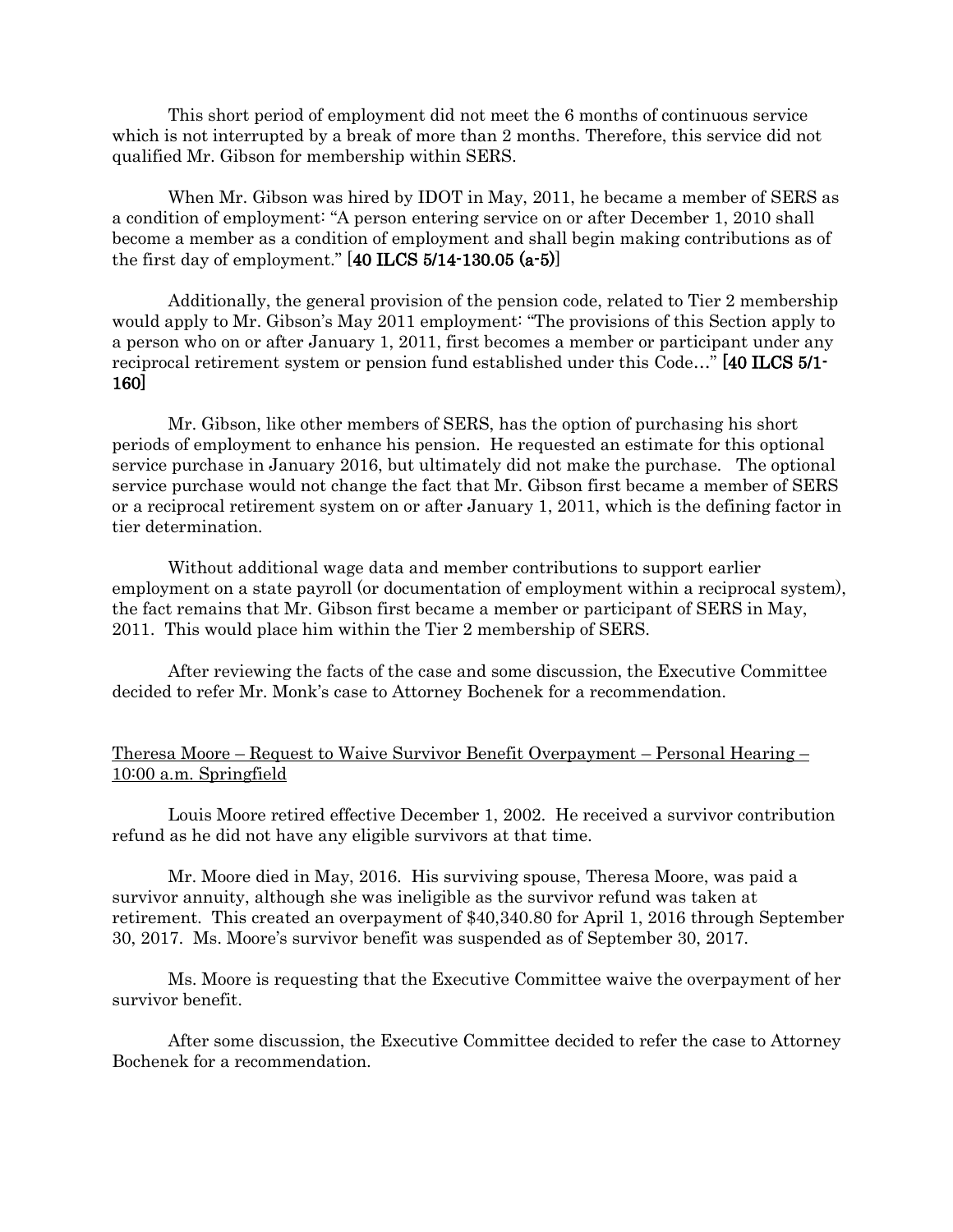#### Venasa Veal – Appeal Future 7N Benefits – Personal Hearing – 10:30 a.m. Chicago

Venasa Veal works as a Mental Health Technician II for Ludeman Developmental Center. She last worked on December 11, 2012. She began a medical leave of absence on December 24, 2012 due to an injury. She received Temporary Total Disability benefits from December 1, 2011 through May 30, 2012.

Ms. Veal began receiving extended benefits as of May 16, 2012 which should have ended May 15, 2013. However, her agency continued to mistakenly pay her extended benefits until March 15, 2016. Ms. Veal started receiving TTD benefits again on December 1, 2013 through November 25, 2016. For the time periods of May 16, 2012 through May 30, 2012 and December 1, 2013 through March 15, 2016 she received both extended benefits and TTD benefits.

Ms. Veal appealed at the November 9, 2017 Executive Committee meeting to have her 12 month filing period waived. Her request was denied by the Committee.

Ms. Veal is now requesting future occupational disability benefits based on her worker's compensation settlement with the Illinois Workers' Compensation Commission.

Ms. Veal is 53 years old. If her request is granted she could remain on occupational disability until age 65. It would take approximately 2 years to offset Ms. Veal's settlement, at which point she would be receiving 75% of her FAC. At that time she would receive \$3,260.11 per month until age 65.

After reviewing the facts of the case and some discussion, a motion was made by Vice-Chairperson Morris to approve Ms. Veal's request to waive the 12 month filing limitation to allow for application of benefits. The motion was seconded by Chairman Iglarsh and all were in favor.

## Deanna McDonald – Non-Occupational Disability 90 Day Waiver

Deanna McDonald works as a Security Therapy Aide I for DHS. She last worked on May 7, 2017. She began a medical leave of absence on May 18, 2017 due to medical issues. Ms. McDonald was under the impression that she had to wait 30 days before she could begin submitting her disability paperwork.

Ms. McDonald stated that she also had difficulty obtaining her birth certificate. She called SERS on August 21, 2017 to note that she had to send information to Wyoming to receive her birth certificate, which took several weeks and subsequently held up the remainder of her paperwork. Ms. McDonald stated that her symptoms from her impairments also contributed to her lack of knowledge regarding the application process. She is requesting that the Executive Committee waive the 90 day filing limitation.

Based on a review of the information submitted, a motion was made by Chairman Iglarsh to approve Ms. McDonald's request to waive the 90 day filing limitation. The motion was seconded by Vice-Chairperson Morris and all were in favor.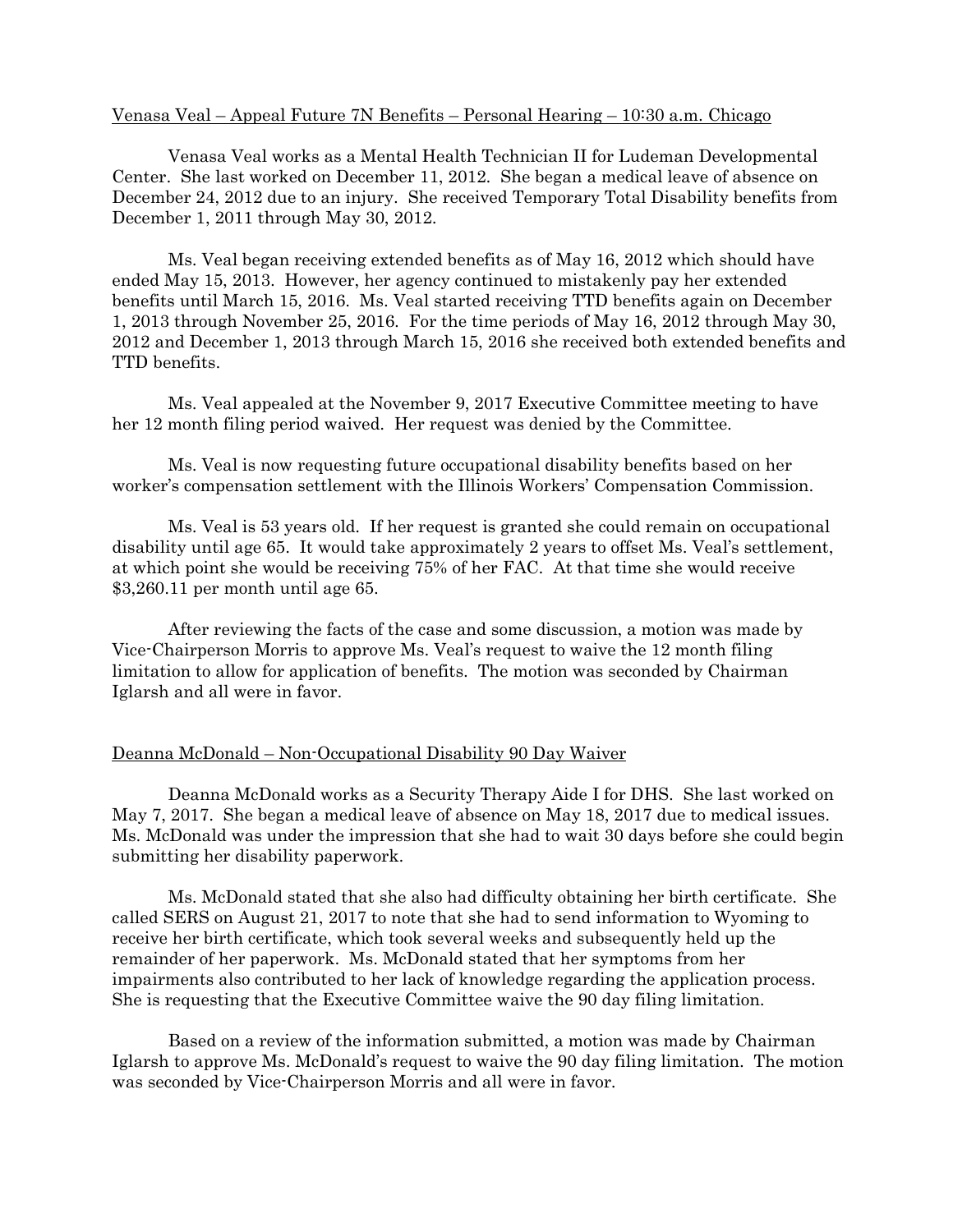# Carl Erickson – Occupational Disability 12 Month Waiver

 Carl Erickson works as a plumber for Danville Correctional Center. He last worked on July 11, 2012. He began a service connected leave of absence on July 19, 2012 due to an injury sustained while working. He returned to work on October 29, 2012. He was paid TTD for this time period.

Mr. Erickson has requested that the Executive Committee waive the 12 month filing limitation.

After review of the case and some discussion, a motion was made by Executive Secretary Blair to approve Ms. Erickson's request to waive the 12 month filing limitation. The motion was seconded by Chairman Iglarsh and all were in favor.

#### Richard Lulay – Occupational Disability 12 Month Waiver

Richard Lulay works as a Highway Maintainer for IDOT. He last worked on April 20, 2016. He began a medical leave of absence on April 28, 2016 due to an injury sustained while working. Mr. Lulay returned to work on October 31, 2016. He was paid TTD for this time period.

Mr. Lulay requested that the Executive Committee waive the 12 month filing limitation.

After reviewing the facts of the case, a motion was made by Chairman Iglarsh to approve Mr. Lulay's request to waive the 12 month filing limitation. The motion was seconded by Vice-Chairperson Morris and all were in favor.

### Whitney Holtz – Non-Occupational Disability 90 Day Waiver

Whitney Holtz is appealing the denial of disability based on the 90 day filing rule. Ms. Holtz was removed from payroll on March 20, 2015. Her 90 days expired June 16, 2015. The notification from the agency came on October 23, 2017. SERS sent Ms. Holtz the application forms on October 23, 2017. Ms. Holtz's application and medical documentation were received October 23, 2017. Ms. Holtz returned to work on April 7, 2015.

Based on the information submitted, a motion was made by Chairman Iglarsh to approve Ms. Holtz's request to waive the 90 day filing limitation. The motion was seconded by Executive Secretary Blair and all were in favor.

#### John Vicich – Appeal to Reduce SSA Overpayment Deduction

John Vicich was approved for a non-occupational disability benefit from SERS effective October 16, 2012.

Mr. Vicich was approved for a retroactive Social Security disability benefit effective November 1, 2015. The retroactive benefit created an overpayment to SERS totaling \$12,371.00 from November 1, 2015 through June 30, 2016.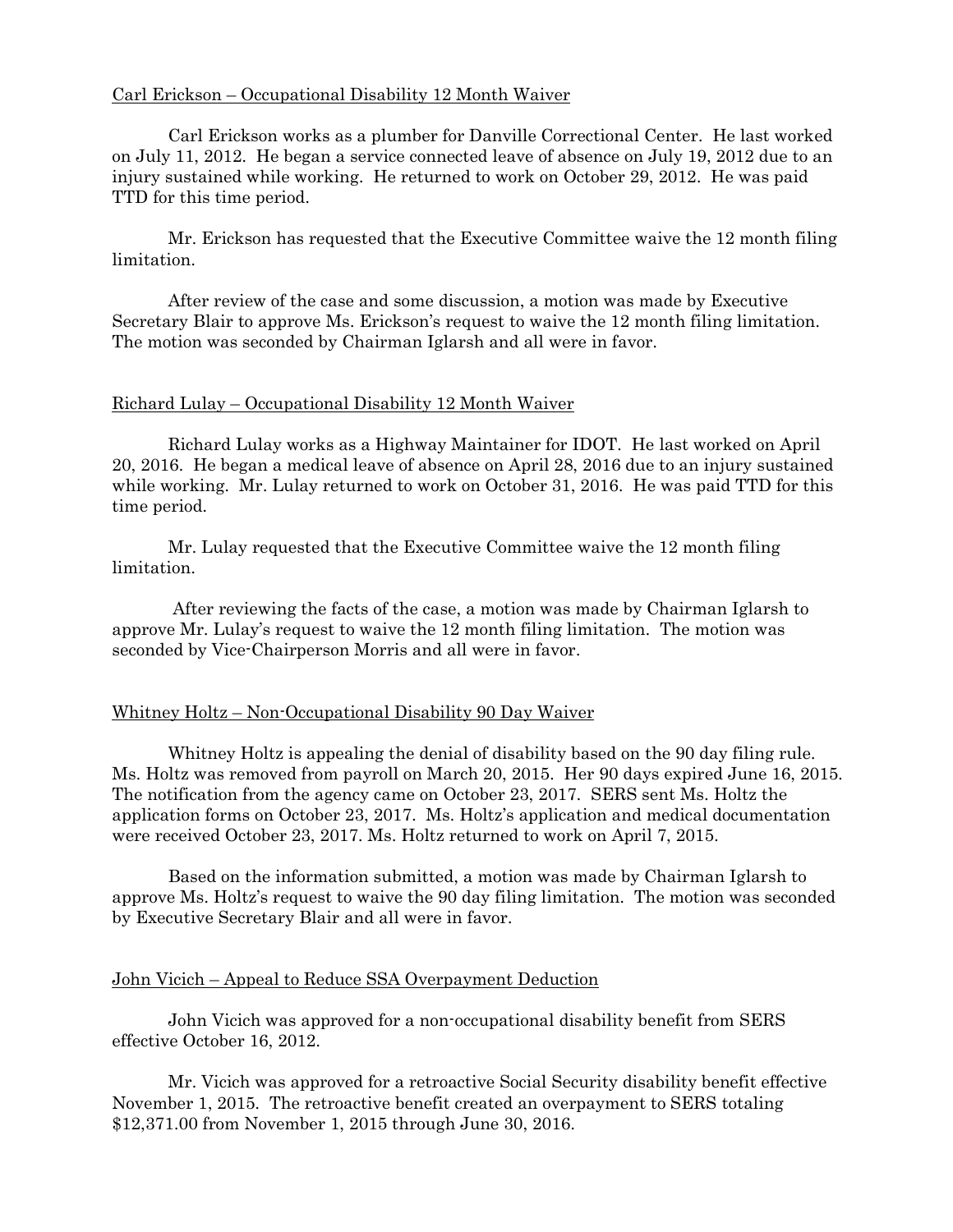SERS sent Mr. Vicich a notification letter on November 20, 2017 and a corrected overpayment letter dated December 6, 2017 due to the change in benefit. The letters explain the calculation of the overpayment and what was due to SERS. The calculation was complicated by the fact that Mr. Vicich received the award after he had retired and was eligible for social security due to age. Because of that, his benefit amount changed December 1, 2016. He reached full retirement age in December, 2016.

As stated in SERS Board Policy, the Overpayment Section is to deduct half the gross of any benefit being paid toward and overpayment owed to SERS.

Mr. Vicich retired July 1, 2016. His current monthly gross pension payment is \$969.07. Monthly deductions of \$77.71 federal tax, \$128.13 for state health and dental bring the net payment to \$763.23. Half the gross of the pension amount would be \$484.54. This amount would reduce the net pay to \$278.69 and the overpayment would be paid in full in 30 months. SERS is not currently reducing the pension due to the 30 day appeal process.

Mr. Vicich is appealing to reduce the monthly deduction for the overpayment to a lower amount due to financial issues.

After discussing the facts of the case, a motion was made by Chairman Iglarsh to reduce Mr. Vicich monthly overpayment deduction to \$250.00. The motion was seconded by Executive Secretary Blair and all were in favor.

## Michael Colonna – Appeal Repayment of TTD Benefit Overpayment

Michael Colonna was approved for Temporary Occupational benefits from SERS and Tri Star effective April 16, 2015.

Mr. Colonna was paid by Tri Star through April 28, 2017 but SERS was not notified until July 20, 2017 of the termination of Tri Star benefits. This late notice caused an overpayment of SERS benefits in the amount of \$674.83 for the time period of April 29, 2017 through May 31, 2017.

SERS sent Mr. Colonna a letter on August 31, 2017 notifying Mr. Colonna of the overpayment and requesting the \$674.83 be repaid within 30 days. A second reminder letter was sent on October 3, 2017 when there had been no response from the first collection letter warning of an involuntary withholding (IW) being placed on any funds payable to him through the Comptroller's Office. SERS has not yet placed an IW on the Comptroller's website.

As stated in the SERS Board Policy, the Overpayment Section is to deduct half the gross of any benefit being paid toward an overpayment owed to SERS. At this time, Mr. Colonna is not receiving a benefit from SERS as he has to wait the required 150 day period to begin a temporary benefit offered by SERS for those employees whose worker compensation benefits have been denied or ceased. A copy of the letter explaining the temporary benefit was sent July 17, 2017.

If approved, Mr. Colonna's benefit will being in March of 2018. The estimated amount of the benefit will be \$3,179.50 per month. Mr. Colonna is not eligible for a pension until April 1, 2022.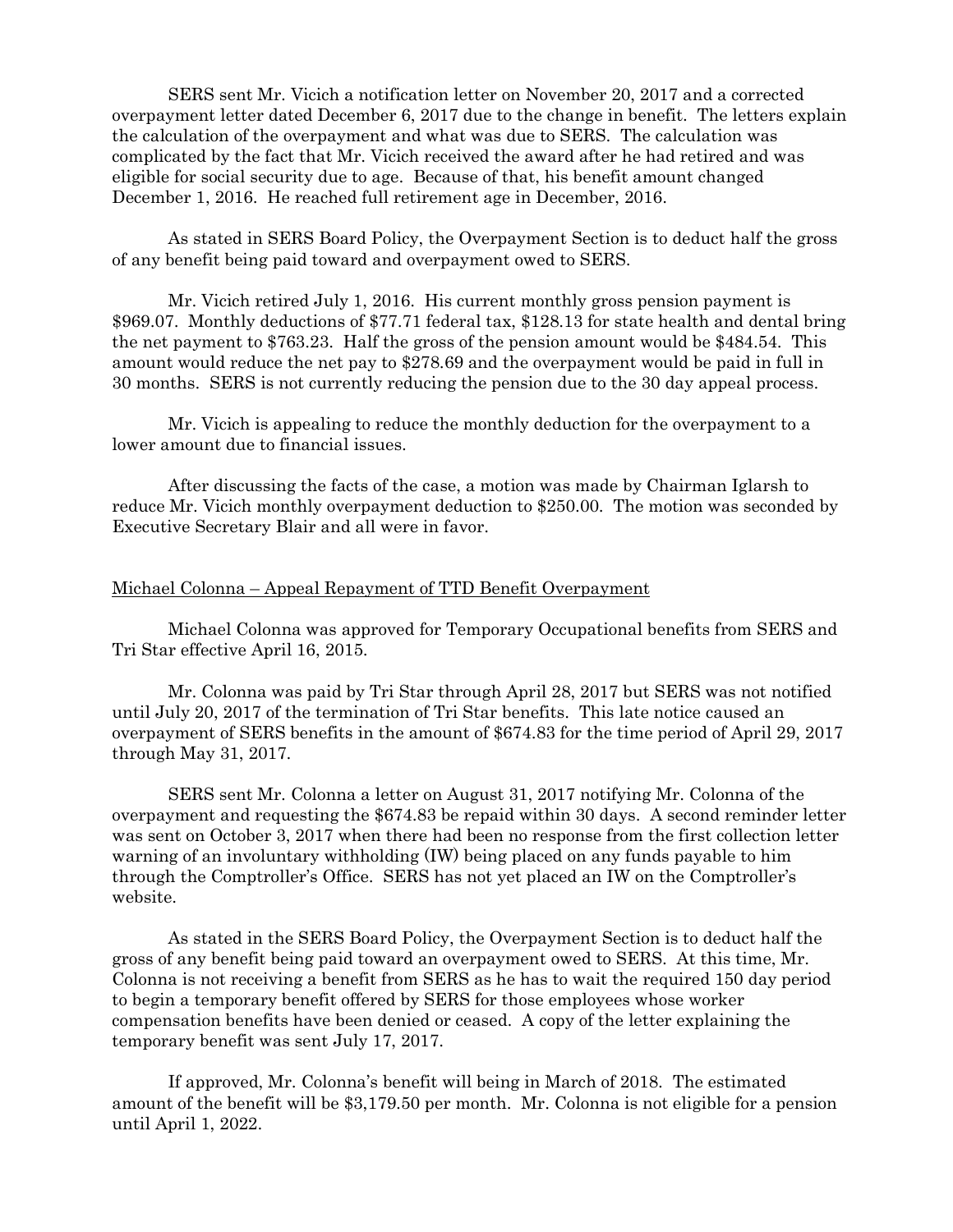Mr. Colonna is appealing paying SERS at this time due to financial issues. He is currently receiving \$1,500.00 per month Social Security disability.

Based on the information submitted, a motion was made by Chairman Iglarsh to defer the repayment of Mr. Colonna's overpayment until he begins receiving retirement benefits. The motion was seconded by Vice-Chairperson Morris and all were in favor.

### David Christopher Antonacci – Request Waiver of Death Benefits

Donna Antonacci, a retired state employee, died on October 2, 2017. A death benefit is payable in the amount of \$500.00.

Ms. Antonacci listed Christopher Antonacci as her primary beneficiary and Angela Digiovanna and John Digiovanna as secondary beneficiaries.

David Christopher Antonacci is requesting a waiver of the death benefits. He and Donna divorced in January, 2017.

After some discussion, a motion was made by Chairman Iglarsh to approve Mr. Antonacci's request to waive death benefits. The motion was seconded by Vice-Chairperson Morris and all were in favor.

#### Edward Smith – Appeal for Retirement October 1, 2017 Effective Date

Edward Smith applied for a retirement annuity to begin on October 1, 2017.

Prior to his retirement, he came into the SERS office and was provided an estimate for a retirement date effective October 1, 2017.

Once his retirement was ready to be calculated, a service credit error was discovered. Mr. Smith had received a disability benefit from January through April, 2012. An adjustment was later done for the same time frame that gave him an additional 2 months of service credit when he already had a full month of credit. Edward Smith is 1.50 months short of an October 1, 2017 retirement date.

Mr. Smith is requesting a retirement date effective October 1, 2017.

After reviewing the facts of the case and some discussion, a motion was made by Chairman Iglarsh to approve Mr. Smith's request for a retirement date effective October 1, 2017 contingent on his purchase of one half month service credit for vacation days within 30 days. The motion was seconded by Vice-Chairperson Morris and all were in favor.

### Daniel Lewis – Request to Purchase Leave of Absence

Daniel Lewis requested an estimate for an optional service purchase due to a leave of absence. The only service credit missing from his retirement account is 0.75 month in June, 2017. This missing service credit is the result of Mr. Lewis being placed on suspension from June 2, 2017 through June 27, 2017. The CMS personnel history indicating such is attached. There is no provision in the law allowing for the establishment of service credit